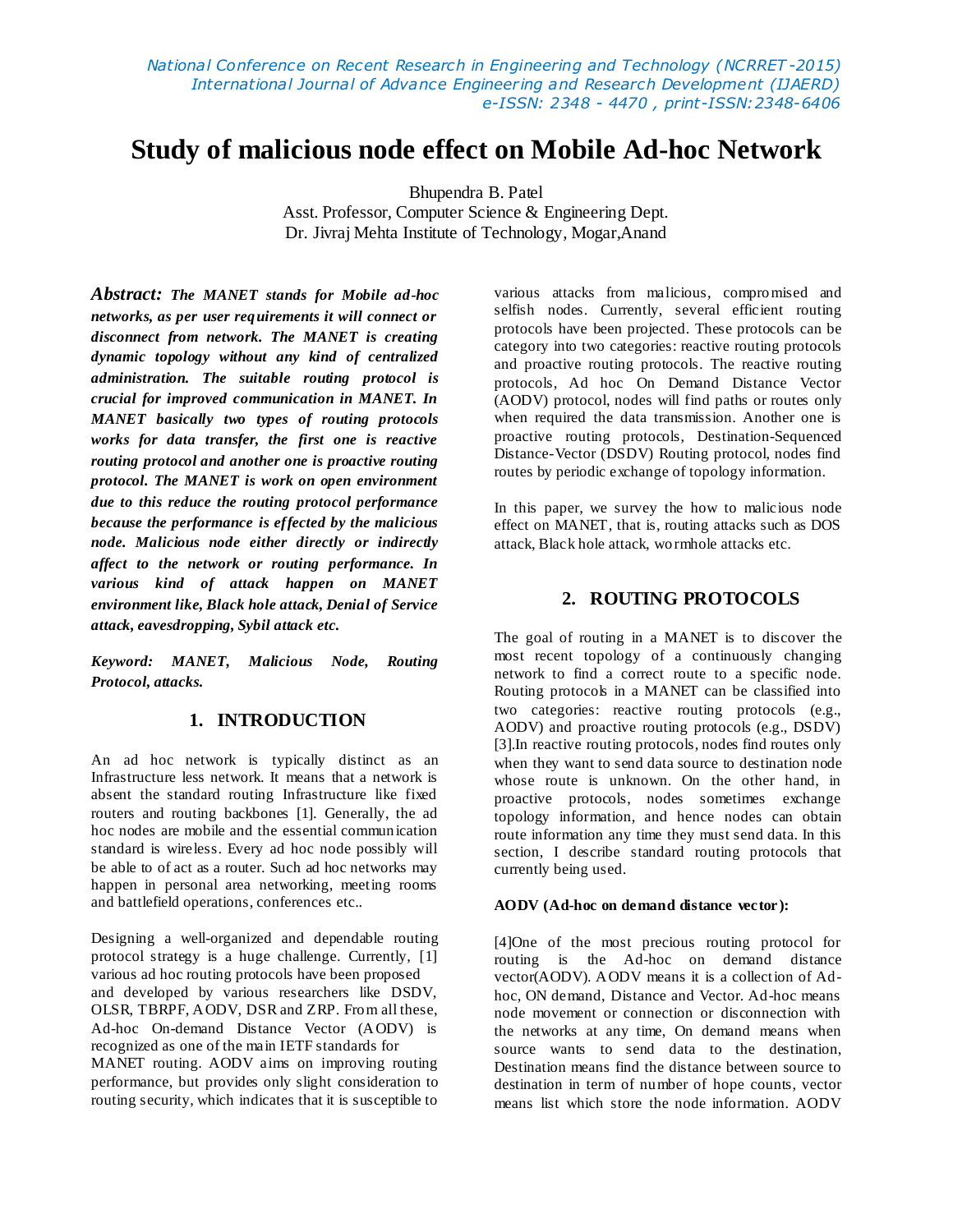### *National Conference on Recent Research in Engineering and Technology (NCRRET -2015) International Journal of Advance Engineering and Research Development (IJAERD) e-ISSN: 2348 - 4470 , print-ISSN:2348-6406*

work on the OSPF method/algorithm. OSPF(open shortest path first) is based on the DISKJETRA's algorithm[5,6]. In AODV, at every node routing information are store.

AD-hoc Network routing protocols handle discovering, establishing, recovering and maintaining routing paths, In[6], AODV use some approaches for path or route establishment. Route Request(RREQ) Source node broadcast the route request message to neighbor node, neighbor node pass the message to specific destination. Route Reply(RREP) Destination Node unicast a route reply message to source. Neighbor node maintain the next entry for destination and forward the reply. In the case of multiple replies source node choose the shortest path with minimum hope count.



Fig. 2.1 AODV Routing Protocol With RREQ And RREP message.

Source sequence number and destination sequence number play a important role in AODV. Source node broadcast the packet with SSN and destination use DSN number which define the freshness of the path.

In the route maintenance when link are break, it broad casts a route error packet to its neighbor, when node receive route error message then source restart a route discovery process. In Fig.4.2 link break between A and D, So Node A inform or RERR to previous node that this link is broken chose another Shortest path.



In[2] MANET, unhelpful node is malicious node. The nodes belonging to the first category are either faulty

and doing misbehavior during operation, or are intentionally malicious and try to attack the system. Malicious node causes packet dropping, spread the false routing information. Various Effects of malicious nodes are given below:

- Malicious node reduces the network connectivity in MANETs.
- Reduce the network Performance
- No intention for energy-saving.
- Launch all kinds of denial-of-service (DoS) attacks by replaying, reordering or/and dropping packets from time to time, and even by sending fake routing messages.

## **4. ATTACKS ON MANET**

### *Black Hole Attack:*

In [8] a black hole attacks a malicious node advertising itself as having a valid route to the destination. With this intension the attacker consumes or intercepts the packet without any forwarding. An attacker can completely modify the packet and generate fake information, this cause the network traffic diverted or dropped[10].

## *Denial of Service Attack:*

Denial of service attacks aim at the complete disruption of the routing function and therefore the whole operation of the ad-hoc network. The main instances of denial of service attack are making a service unavailable to user [4]. In a DOS attack the malicious node floods the network with fake route request packets in order to consume the resources of the participating node and disrupt the establishment of genuine routes. The sleep deprivation torture aims at the consumption of batteries of a specific node by constantly keeping it engaged in routing decisions [7].



Fig. 4.1 DOS Attack

### *Eavesdropping attack:*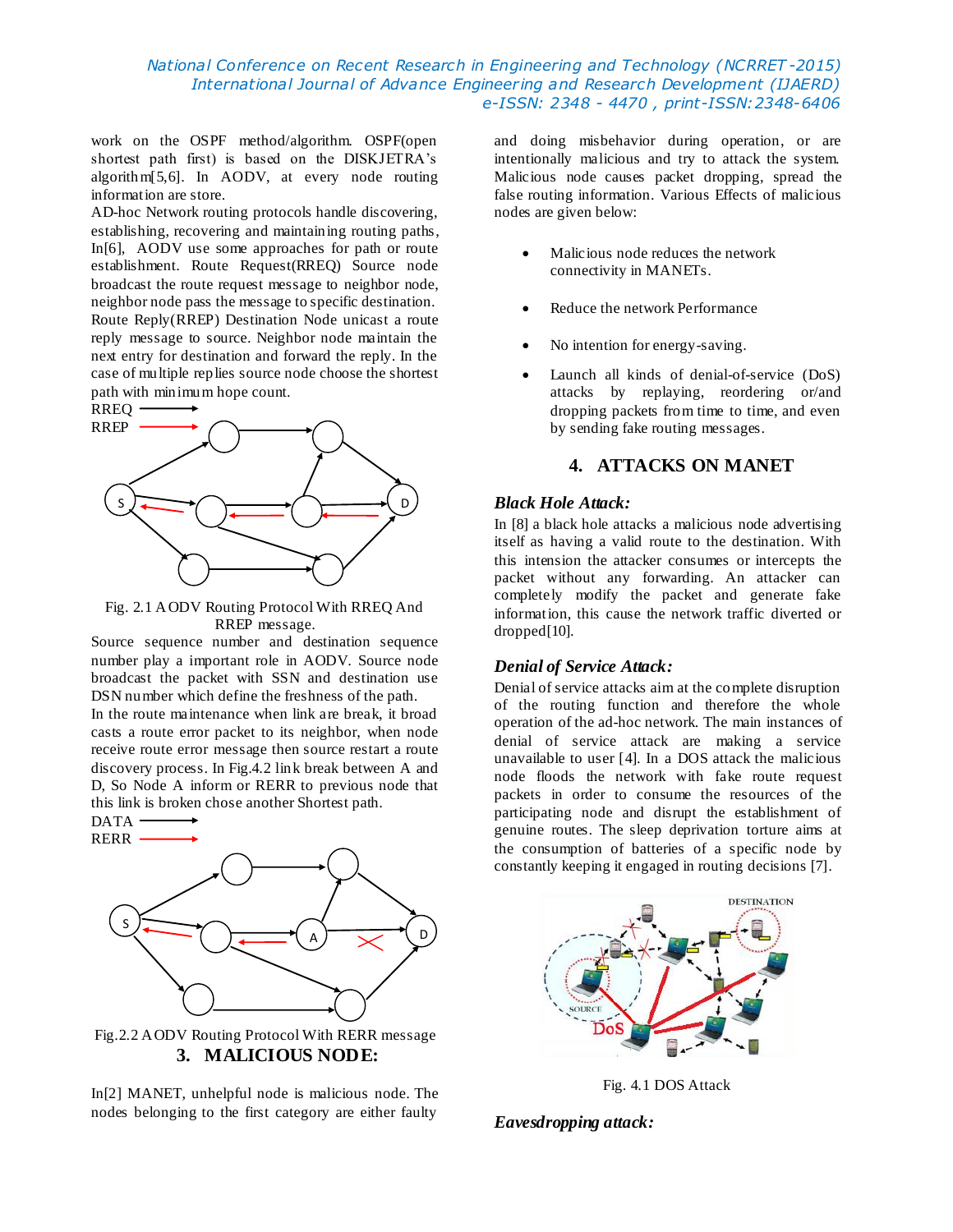*National Conference on Recent Research in Engineering and Technology (NCRRET -2015) International Journal of Advance Engineering and Research Development (IJAERD) e-ISSN: 2348 - 4470 , print-ISSN:2348-6406*

This Eavesdropping is a passive attack. The node basically observes the Private data. This information can be later on used by the malicious or selfish node. The private information like public key, private key, password, location, can be fetched by the eavesdropping attack [9].



Fig. 4.2 Eavesdropping attack

#### *Wormhole attack:*

The attacker connects two remote parts of the ad hoc network using an additional communication mediumas a tunnel. As a result two remote nodes believe they are neighbors and send data using the tunnel. The attacker has the option of conducting a traffic analysis or careful forwarding attack [10].



Fig.4.3 Wormhole attack

### *Distributed DOS attack:*

A denial of service attack (DDOS) is recognized by its performance on a computer system or on a network that prevents actual use of its resources. A DDOS attack deploys many computers to initiate attack to complete its aim. Here many paths to execute a denial of service attack mainly common way is to send a flow of packets to the victim user and make the victim's user service busy. Another one path is to send a few twisted packets to the victim user machine so that its function get confused. DDoS attack can be performed at network level, operating system level, application level and many other level [11].



Fig.4.4 Distributed DOS Attack **5. CONCLUSION**

Mobile Ad Hoc Network is a multi-hop wireless network, structuring a temporary network topology without any help from some recognized infrastructure or centralized administration. Because of the lack of several dedicated routers, each node needs to donate towards the configuration and protection of the routing framework. In MANET, no centrally administered secure routers, attackers can attack the network with ease. To overcome this better routing protocol must be used. AODV is the widely used routing protocol for MANET. Due to some misbehavior of malicious node the routing performance would be decreases.

## **6. REFERENCES**

- [1] Datuk Prof Ir Ishak Ismail ,Mohd Hairil Fitri Ja'afar,"Mobile Ad Hoc Network Overview"2007 ASIA-PACIFIC CONFERENCE ON APPLIED ELECTROMAGNETICS PROCEEDINGS December 4-6, 2007, Melaka, MALAYSIA 1- 4244-1435-0/07/\$25.00©2007 IEEE
- [2] S.Gopinath, Dr.S.Nirmala & N.Sureshkumar "Misbehavior Detection : A New Approach for MANET"International Journal of Engineering Research and Applications (IJERA) ISSN: 2248-9622,Vol. 2, Issue 1,Jan-Feb 2012, pp.993-997
- [3] Saleh Ali K.Al-Omari, Putra Sumari " An Overview Of Mobile Ad Hoc Networks for the existing protocols and application",Journal on Applications of Graph Theory in Wireless Adhoc Networks and Sensor Networks(J GRAPH-HOC) Vol.2, No.1, March 2010
- [4] Bhupendra Patel, Anurag Gupta, Nabila Hyder, and Kamlesh Rana, "AODV Routing Protocol Performance in Malicious Environment",M.K. Kundu et al. (eds.),